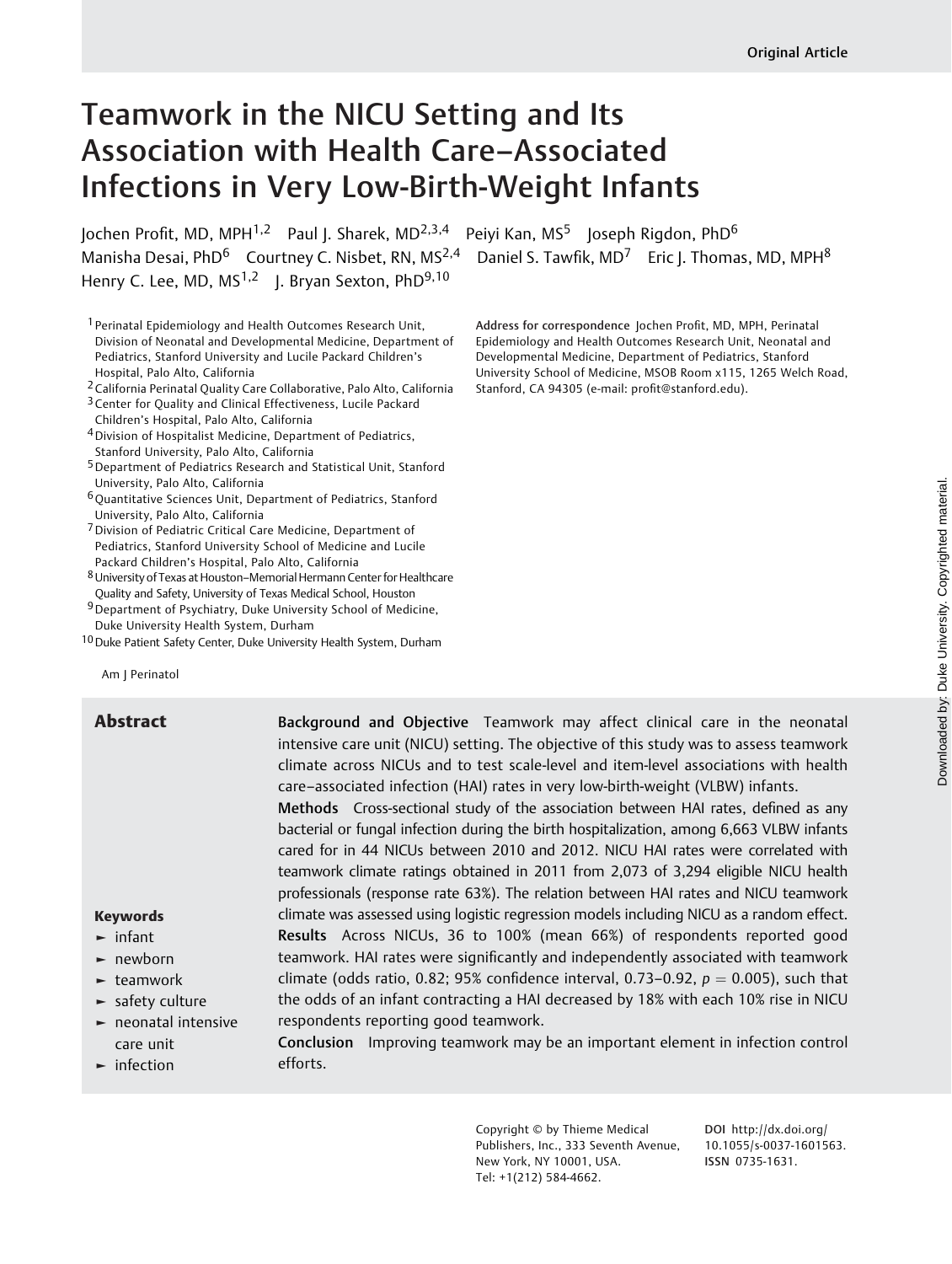In the United States, medical errors account for nearly 100,000 avoidable deaths annually.<sup>1,2</sup> In complex, fast-paced care settings such as the neonatal intensive care unit (NICU), patients are particularly vulnerable to medical errors. Adverse events are common for very low-birth-weight infants (VLBW; < 1,500 g birth weight), are frequently preventable, and occur with great (10-fold) variation among NICUs.<sup>3</sup> High reliability, originally described by Weick and Sutcliffe, refers to an environment of "collective mindfulness" in which all workers look for, and report, problems or unsafe conditions before they pose a substantial risk to the organization.<sup>4</sup> It is a key strategy favored by the Joint Commission to prevent medical errors and complications of health care delivery, such as health care–associated infections (HAIs). $5,6$  The term high-reliability organization was originally attributed to high-risk and complex industries such as nuclear power or maritime aviation, which achieve substantially lower than predicted accident rates given their inherent risk. These organizations exhibit exemplary safety norms and share five core characteristics: sensitivity to operations, reluctance to simplify, preoccupation with failure, deference to expertise, and resilience.<sup>4</sup>

Teamwork is a critical prerequisite to several of these core characteristics. For example, deference to expertise implies that team leaders must transcend traditional physician/ nurse hierarchies to create teamwork and safety at the bedside, harnessing knowledge and information most relevant to solving a given clinical problem. Team performance is especially important in the NICU setting where fragile infants may require emergency care at a moment's notice.<sup>7-9</sup> A Joint Commission sentinel event investigation found poor communication as a cause in over 72% of perinatal deaths and injuries.<sup>10</sup> In another study, poor teamwork and communication contributed to 30% of voluntary error reports.<sup>11</sup> A growing body of evidence is linking teamwork to improvements in care, such as reduced medication errors, the length of stay, central line associated bloodstream infections,<sup>12</sup> and higher quality newborn resuscitations.<sup>13</sup> However, while teamwork climate as a component of safety culture has been linked to clinical outcomes in adults, little is known regarding its role in preterm infants. In addition, the contribution of individual components of the teamwork scale, and characteristics of survey respondents have not been studied. In this article, we explored variation in teamwork ratings among a large sample of NICUs and tested their associations with HAIs in VLBW infants.

The objectives of this study were: (1) to describe and test for variation in teamwork climate among NICUs, and (2) to examine the association of NICU teamwork climate and its individual items with HAI rates.

# Methods

#### Sample and Procedure

#### Selection of NICUs

A cross-sectional survey of caregiver perceptions of teamwork was performed among a voluntary sample of NICUs

American Journal of Perinatology

participating in a Quality Improvement Collaborative organized by the California Perinatal Quality Care Collaborative (CPQCC).<sup>14</sup> Of 61 NICUs who participated in the improvement initiative, 44 agreed to participate in the survey, which was administered at the onset of the initiative (between June and September 2011). Of the 44 NICUs, 10 were regional NICUs, 28 community NICUs, and 6 intermediate NICUs as defined by the California Department of Healthcare Services.<sup>15</sup> These designations are roughly equivalent with American Academy of Pediatrics levels 4, 3, and 2, respectively.<sup>16</sup>

Staff with a 0.5 full-time equivalent or greater time commitment to the NICU for at least 4 weeks before survey administration was invited to participate. Paper-based surveys were administered during routine departmental and staff meetings. Surveys were returned to a locked box or sealable envelope to maintain confidentiality. Individuals not present in routine meetings were hand-delivered a survey, pencil, and return envelope. This administration technique has generated high response rates.<sup>17,18</sup> CPQCC administered the survey and transmitted a de-identified dataset to Dr. Profit for analysis. The Institutional Review Boards approved the study at Stanford University (California) and Baylor College of Medicine (Texas).

#### Selection of Patients

Clinical data routinely submitted to the CPQCC by Collaborative members reflecting VLBW infants born between January 1, 2010 and December 31, 2012, were linked to the survey data using unique identifiers for NICUs and patients. We excluded infants with severe congenital anomalies to reduce systematic bias in infection rates between NICUs that are the result of the need for prolonged parenteral nutrition and surgical intervention. We used multiyear analysis due to the small number of VLBW infants cared for in some institutions.

#### Measures

#### Survey Data

For this study, we used the teamwork climate scale of the Safety Attitudes Questionnaire (SAQ),  $17,19$  which measures caregiver perceptions of teamwork using six items with response scales ranging from 1 (disagree strongly) to 5 (agree strongly).

The six teamwork items were: (1) "Nurse input is well received in this NICU," (2) "In this NICU, it is difficult to speak up if I perceive a problem with patient care," (3) "Disagreements in this NICU are appropriately resolved," (4) "I have the support I need from others in this NICU to care for patients," (5) "It is easy for personnel here to ask questions when there is something they do not understand," and (6) "The physicians and nurses here work together as a well-coordinated team." The second item is reverse coded.

NICU-level teamwork climate scores were calculated as the percent of respondents within a NICU that had a mean score across all six items of "slightly agree" or "strongly agree." For this purpose, individual responses are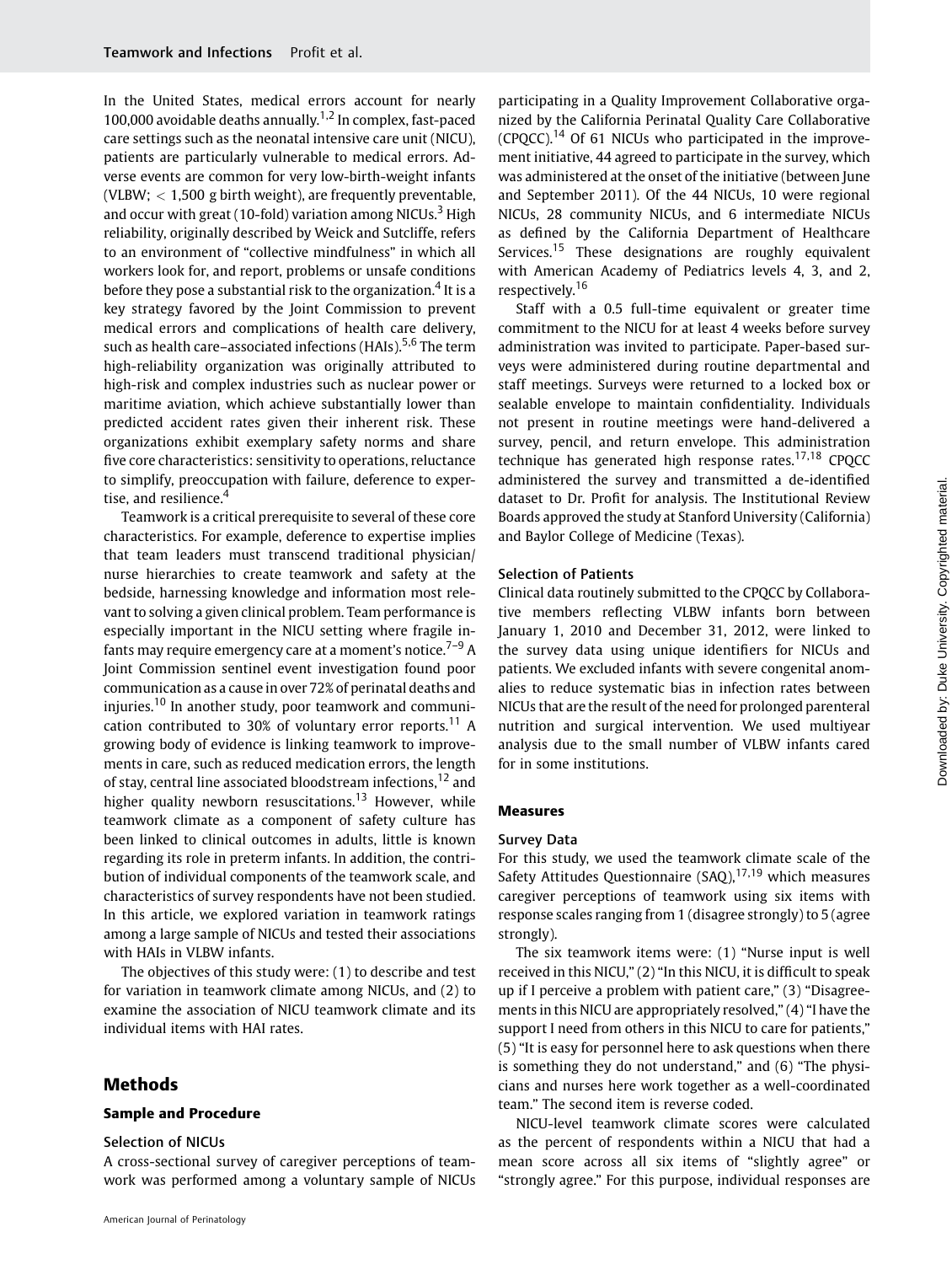|                                  | n (%) or<br>mean (SD) | Missing $n$ (%) |
|----------------------------------|-----------------------|-----------------|
| NICU level ( $n = 44$ )          |                       |                 |
| Level of care                    |                       | 0               |
| Regional                         | 10 (22.7)             |                 |
| Community                        | 28 (63.6)             |                 |
| Intermediate                     | 6(13.6)               |                 |
| Respondent level ( $n = 2,073$ ) |                       |                 |
| Gender                           |                       | 71 (3.4)        |
| Female                           | 1,697 (84.8)          |                 |
| Male                             | 305 (15.2)            |                 |
| Typical shift                    |                       | 205 (10.0)      |
| Days                             | 894 (47.9)            |                 |
| Evenings                         | 79 (4.2)              |                 |
| Nights                           | 602 (32.2)            |                 |
| Variable                         | 293 (15.7)            |                 |
| Position                         |                       | 32 (1.5)        |
| Attending physician              | 204 (10.0)            |                 |
| Subspecialty resident            | 31 (1.5)              |                 |
| Neonatal nurse<br>practitioner   | 35 (1.7)              |                 |
| Registered nurse                 | 1,464 (71.7)          |                 |
| Respiratory care<br>practitioner | 286 (14.0)            |                 |
| Other <sup>a</sup>               | 21(1.0)               |                 |
| Years in specialty               |                       | 103 (5.0)       |
| Less than 6 mo                   | 20(1.0)               |                 |
| $6-11$ mo                        | 27 (1.4)              |                 |
| $1 - 2y$                         | 74 (3.8)              |                 |
| $3-4y$                           | 192 (9.7)             |                 |
| $5 - 10y$                        | 476 (24.2)            |                 |
| $11 - 20y$                       | 538 (27.3)            |                 |
| 21 y or more                     | 643 (32.6)            |                 |
| Infant level ( $n = 6,663$ )     |                       |                 |
| Gestational age at birth         | 28.3 (2.8)            | 0               |
| Birth weight                     | 1,072 (280)           | 0               |
| Small gestational age            |                       | 0               |
| No                               | 5,447 (81.7)          |                 |
| Yes                              | 1,216 (18.3)          |                 |
| Patient gender                   |                       | 1(0.01)         |
| Female                           | 3,313 (49.7)          |                 |
| Male                             | 3,349 (50.3)          |                 |
| 5-min Apgar score                |                       | 28 (0.4)        |
| < 4                              | 319 (4.8)             |                 |
| $4 - 6$                          | 1,105 (16.7)          |                 |
| > 6                              | 5,211 (78.5)          |                 |
| Inborn without transfer          |                       | 0               |
| No                               | 1,764 (26.5)          |                 |
| Yes                              | 4,899 (73.5)          |                 |
| Health care-associated infection |                       | 0               |
| No                               | 6,009 (90.2)          |                 |
| Yes                              | 654 (9.8)             |                 |

Table 1 Description of survey respondents and clinical sample

<sup>a</sup>The 21 survey respondents identified as "other" consisted of licensed vocational nurses, clinical nurse leads, research nurses, and nurse aides.

transformed onto a 100-point scale score according to the following formula:

Teamwork score for a respondent  $=$  ({[Mean of the teamwork items  $]-1$   $\times$  25)

To calculate the percent of respondents who are positive (i.e., percent agreement), one calculates the percent of respondents within a NICU who received a teamwork score of 75 or higher.<sup>17,20,21</sup> We call this "percentage agree" or "percentage reporting good teamwork." We recommend a threshold NICU-level teamwork climate score of 60%, with a goal of 80 to 100%. The 60% threshold came from our anecdotal experience using the SAQ, in which units with < 60% of respondents reporting good safety climate had the most to gain from quality improvement efforts, and were substandard in clinical and operational outcomes, such as adult ventilator-associated pneumonia rates and adult ICU length of stay.<sup>22,23</sup>

The survey also captured respondent characteristics including job position, years in specialty, primary work area (pediatric, adult, or both), gender, and predominant work shift. Job positions included attending physicians (MDs), subspecialty residents, neonatal nurse practitioners (NNPs), registered nurse (RNs), respiratory care practitioners (RTs), and other.

#### Clinical Data

CPQCC prospectively collects clinical data for infants born at 136 member hospitals utilizing the standard definitions developed by the Vermont Oxford Network.<sup>24</sup> Data undergo a series of quality checks to ensure completeness and accuracy. HAI rates for each NICU were calculated using CPQCC definitions, which include the proportion of VLBW infants with any bacterial or fungal infection acquired after 3 days of age during the birth hospitalization. The measure is a binary "Yes/ No." We adjusted HAI rates according to a severity of illness model we developed in a previous study.<sup>25</sup> The variables included sex, gestational age at birth (strata of  $25^{0/7}$ – $27^{6/7}$ ,  $28^{0/7}$ – $29^{6/7}$ , and 30<sup>0/7</sup> or more weeks), 5 minute Apgar score (categorized as three or below, between four and six, and above six), small for gestational age  $\left($  < 10th percentile), and birth at the NICU under investigation (inborn) or outborn.

#### Analyses

## Objective 1: Describe and Test for Variation in Teamwork Climate among NICUs

We used descriptive statistics including frequencies, means, and standard deviations to describe teamwork climate overall and between groups. We used a logistic regression model with respondent job position as a predictor based on findings from previous studies.<sup>19</sup> In keeping with prior research, we grouped respondent job position into physician versus nonphysician categories.<sup>26</sup>

Objective 2: Examine Relations between Item- and Scale-Level NICU Teamwork Climate Scores and HAI Descriptive analyses examined the variation in unadjusted HAI rates across NICUs. Pearson correlation coefficient was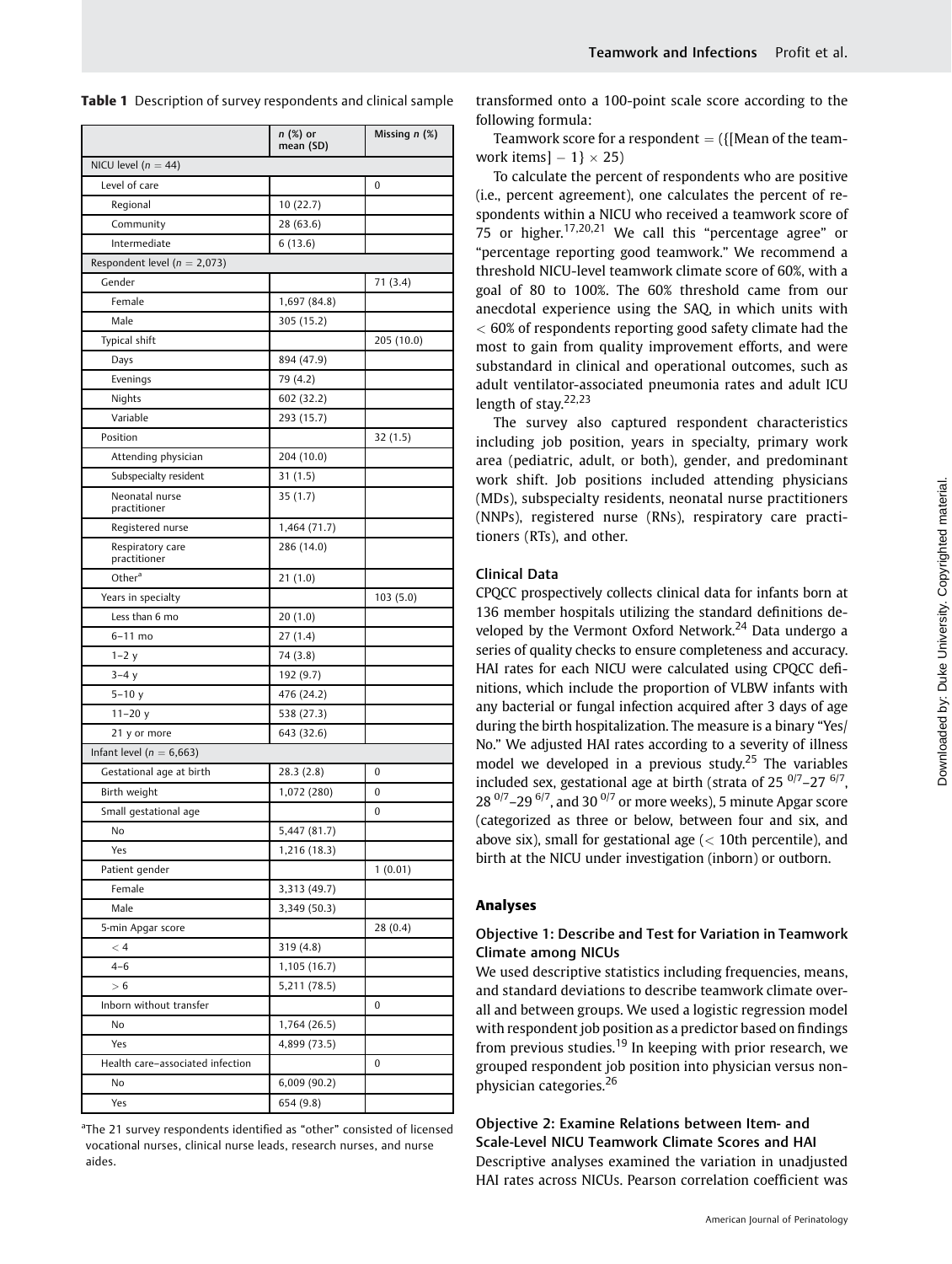used to examine the relation between HAI rates and NICUlevel teamwork. We also used infant-level multivariable mixed models with NICU as a random effect for teamwork item- and scale-level associations with risk-adjusted HAI rates. Marginal and conditional  $R^2$  were computed to assess the variation explained by fixed and random factors within each model.<sup>27</sup>

All statistical analyses were performed using SAS version 9.4 (SAS Institute Inc.). The study was approved by the Institutional Review Boards at Stanford University and Baylor College of Medicine.

## Results

# Objective 1: Describe and Test for Variation in Teamwork Climate among NICUs

A total of 44 NICUs participated in this study. Of 3,294 administered surveys, 2,073 were returned for an overall response rate of 62.9%. Response rates within NICUs ranged from 21.7 to 100% with an average of 69.7% (standard deviation  $= 19.8\%$ ). Respondent characteristics are listed in  $\blacktriangleright$ Table 1. Of the 1,962 respondents who indicated their position and length of experience, 1,175 (59.9%) reported at least 11 years and 47 (2.4%) reported less than 1 year in their specialty. Attending physicians were predominantly male (58.8%). All other positions were predominantly female (subspecialty residents 61.3%, RNs 94.1%, NNPs 100%, and RTs 53.5%).

Item-level results for teamwork across all respondents are shown in ►Table 2. Across all units, the majority of respondents express slightly or strongly favorable views of teamwork across the six items. However, significant variation across NICUs is demonstrated in ►Fig. 1. At the NICU level, the percentage of respondents reporting good teamwork ranged from 36 to 100 with a mean of 66. Physician participation varied across the NICUs as shown in the graph. Even after adjusting for variation in respondent job position, we found significant variation in teamwork climate across NICUs  $(p < 0.01)$ . Physicians experience teamwork as significantly better than RNs, NNPs, and RTs (mean physicians  $= 84.3$ , mean nonphysicians = 59.4,  $p < 0.001$ ) ( $\blacktriangleright$  Fig. 2). The odds of a physician reporting good teamwork are 3.7 times higher than for a nonphysician.



Fig. 1 Distribution of teamwork climate across 44 NICUs. Mean teamwork rating was 66%. A unit-level rating below 60% implies the need for intervention. The goal is a unit-level rating above 80%. Diamonds indicate the proportion of physician respondents in each NICU. NICU, neonatal intensive care unit.



Fig. 2 Teamwork by job position in 44 NICUs. Physicians shown in gray bars. Physicians rated teamwork higher than nonphysicians (84.3 vs. 59.4%). The odds of rating teamwork good were 3.8 times greater for physicians. NICU, neonatal intensive care unit; NNP, neonatal nurse practitioner; RN, registered nurse; RT, respiratory care provider.

# Objective 2: Examine Relations between Item- and Scale-Level NICU Teamwork Climate Scores and HAI

The unadjusted characteristics of the clinical sample are displayed in ►Table 1. Of the 6,663 infants included in the study, 654 (9.8%) of VLBW infants experienced an infection during the study period. About three-quarters of the infants were cared for at their birth hospital.

Patient-level associations of teamwork items and the teamwork climate scale after adjustment for clinical characteristics are shown in ►Table 3. All parameter estimates pointed in the direction of lower HAI rates with better teamwork and were independently associated with HAI in fixed models. However, after accounting for NICU as a random effect, items 1 through 5 were not independently associated with HAI rates (although item 3 ["disagreements in this NICU are appropriately resolved";  $p = 0.069$ ] showed a trend toward significance). Item 6 ("The physicians and nurses here work together as a well-coordinated team";  $p = 0.005$ ) and the overall teamwork climate scale ( $p = 0.005$ ) remained significantly and independently associated with HAI rates. Item 6 showed the strongest association with HAI, such that the odds of an infant contracting an HAI were 19% lower with each 10% increase in NICU respondents reporting good teamwork. In the safety culture literature, a 10% increase has been regarded as a significant improvement.<sup>23</sup> The additional variance explained by the teamwork items and the scale was small  $(< 2\%)$ . The relation between the absence of HAI and teamwork climate by NICU is illustrated in  $\blacktriangleright$  Fig. 3.

# **Discussion**

Our study yields two principal findings:

- 1. Teamwork climate varies significantly across NICUs and providers.
- 2. Teamwork climate is inversely associated with HAI rates among VLBW infants.

Physicians perceived teamwork climate as much better than nurses, NNPs, and RTs. These results validate similar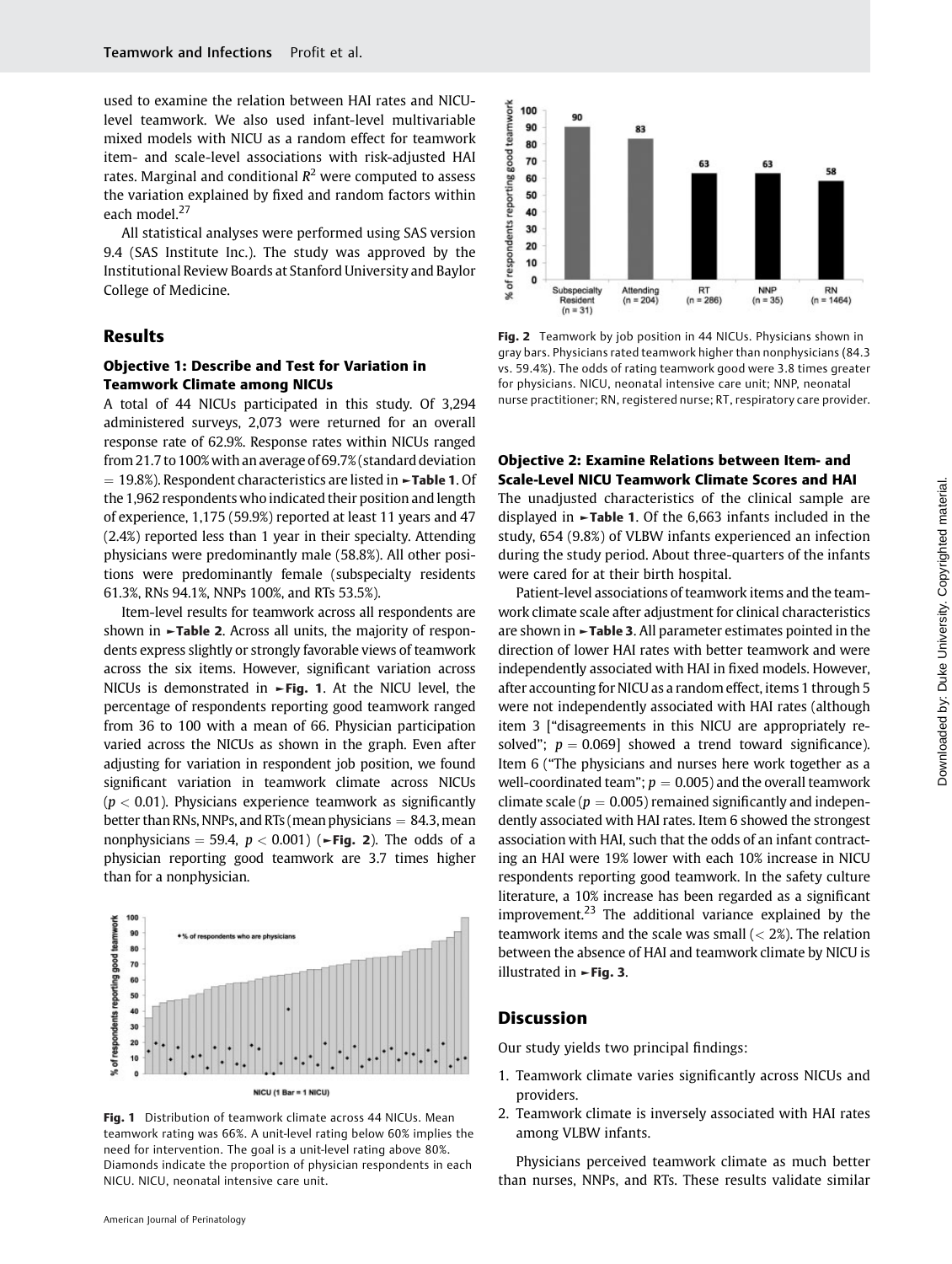| Teamwork item                                                                                                            | Respondent level                    |                                     |                        |                            |                           | <b>Mean PPR</b> |
|--------------------------------------------------------------------------------------------------------------------------|-------------------------------------|-------------------------------------|------------------------|----------------------------|---------------------------|-----------------|
|                                                                                                                          | <b>Disagree</b><br>strongly<br>n(%) | <b>Disagree</b><br>slightly<br>n(%) | <b>Neutral</b><br>n(%) | Agree<br>slightly<br>n (%) | Agree<br>strongly<br>n(%) | $%$ (SD)        |
| Nurse input is well received in this NICU                                                                                | 63(3.1)                             | 169(8.3)                            | 242 (11.9)             | 687 (33.8)                 | 874 (43.0)                | 76.7 (10.5)     |
| In this NICU, it is difficult to speak up<br>if I perceive a problem with patient care <sup>a</sup>                      | 828 (40.3)                          | 610 (29.7)                          | 225(11.0)              | 278 (13.5)                 | 113(5.5)                  | 69.6(9.5)       |
| Disagreements in this NICU are<br>appropriately resolved<br>(i.e., not who is right but what is<br>best for the patient) | 89 (4.4)                            | 250 (12.3)                          | 427 (20.9)             | 639 (31.3)                 | 636 (31.2)                | 62.2(11.3)      |
| I have the support I need from others<br>in this NICU to care for patients                                               | 38 (1.8)                            | 77(3.7)                             | 150 (7.3)              | 562 (27.3)                 | 1,235 (59.9)              | 87.6(7.2)       |
| It is easy for personnel here to ask<br>questions when there is something<br>that they do not understand                 | 30(1.5)                             | 117(5.7)                            | 155 (7.5)              | 576 (28.0)                 | 1,183 (57.4)              | 85.3(7.6)       |
| The physicians and nurses here work<br>together as a<br>well-coordinated team                                            | 54 (2.6)                            | 169(8.2)                            | 211(10.2)              | 778 (37.7)                 | 852 (41.3)                | 79.5 (13.4)     |
| Teamwork scale score                                                                                                     |                                     |                                     |                        |                            |                           | 65.8 (13.8)     |

**Table 2** Teamwork items frequency distribution ( $n = 2.073$  respondents in 44 NICUs)

Abbreviations: NICU, neonatal intensive care unit; PPR, percent positive response; SD, standard deviation.

Note: Teamwork items derived from the Safety Attitudes Questionnaire. Calculations of PPR included agree slightly and agree strongly. <sup>a</sup>Reverse scored for PPR.

findings in previous smaller studies of 12 NICUs, the labor, and delivery setting and the operating room.<sup>19,28-30</sup> One of these studies demonstrated that provider characteristics (personal attributes, reputation, and expertise/seniority) influenced the ability of critical caregivers to work together.<sup>29</sup> These factors may have similarly influenced perceptions in our study sample.

Findings from this research elucidate how the seven principal components of teamwork identified by Salas et al, perceived variably across NICUs, are linked to HAI rates. The seven components are:

- 1. Cooperation, dependent upon mutual trust and a teamoriented mindset
- 2. Coordination, requiring shared performance monitoring, adaptability, and support
- 3. Communication, which must be clear, precise, and timely
- 4. Cognition, specifically a shared understanding of roles and abilities of teammates
- 5. Coaching, referring to teamleadership and clear expectations
- 6. Conflict and resolution, requiring interpersonal skills and a culture of "psychological safety"
- 7. Conditions, particularly a supportive context for teams, recognition of teamwork's importance, and positive reinforcement for good performance $31,32$

The link between teamwork and low HAI rates has been reported in other intensive care settings<sup>33,34</sup> and offers an intriguing window into how culture factors may affect the quality of care. Teamwork items most highly associated with HAI-focused on physician–nurse coordination, communication, and perceptions of nurse input. These areas may be specifically relevant for team-based decisions about placement and discontinuation of central venous catheters, feeding advancement, and weaning from ventilator support, all of which may influence catheter to dwell time. The item "the physicians and nurses work together as a wellcoordinated team" showed the strongest association with HAI, lending support for team-training interventions as a target of infection reduction initiatives. For example, the Team Strategies and Tools to Enhance Performance and Patient Safety (TeamSTEPPS) focuses on team leadership, situation monitoring, mutual support, and communication.<sup>35</sup> This approach has been used in multiple health care settings<sup>36,37</sup> and has demonstrated an improvement in perceptions of teamwork among NICU providers.<sup>38</sup> Overall, team training has been shown to have a beneficial effect on care quality<sup>39</sup> and it may be similarly useful for prevention of HAI.

Interestingly, support from others to care for patients was not significantly associated with teamwork. Providing additional support for nurses for sterile line changes has been one of the solutions promoted for reducing HAI, but at least among these providers might not yield the desired benefit. However, we caution against overinterpretation, because providers were not asked to consider HAI when completing the survey specifically.

The results of this study must be viewed in the context of its design. We included data from 44 NICUs in California, the largest study of teamwork climate in the NICU setting to date, representing all levels of acuity and varied patient populations. Participation in this collaborative effort was limited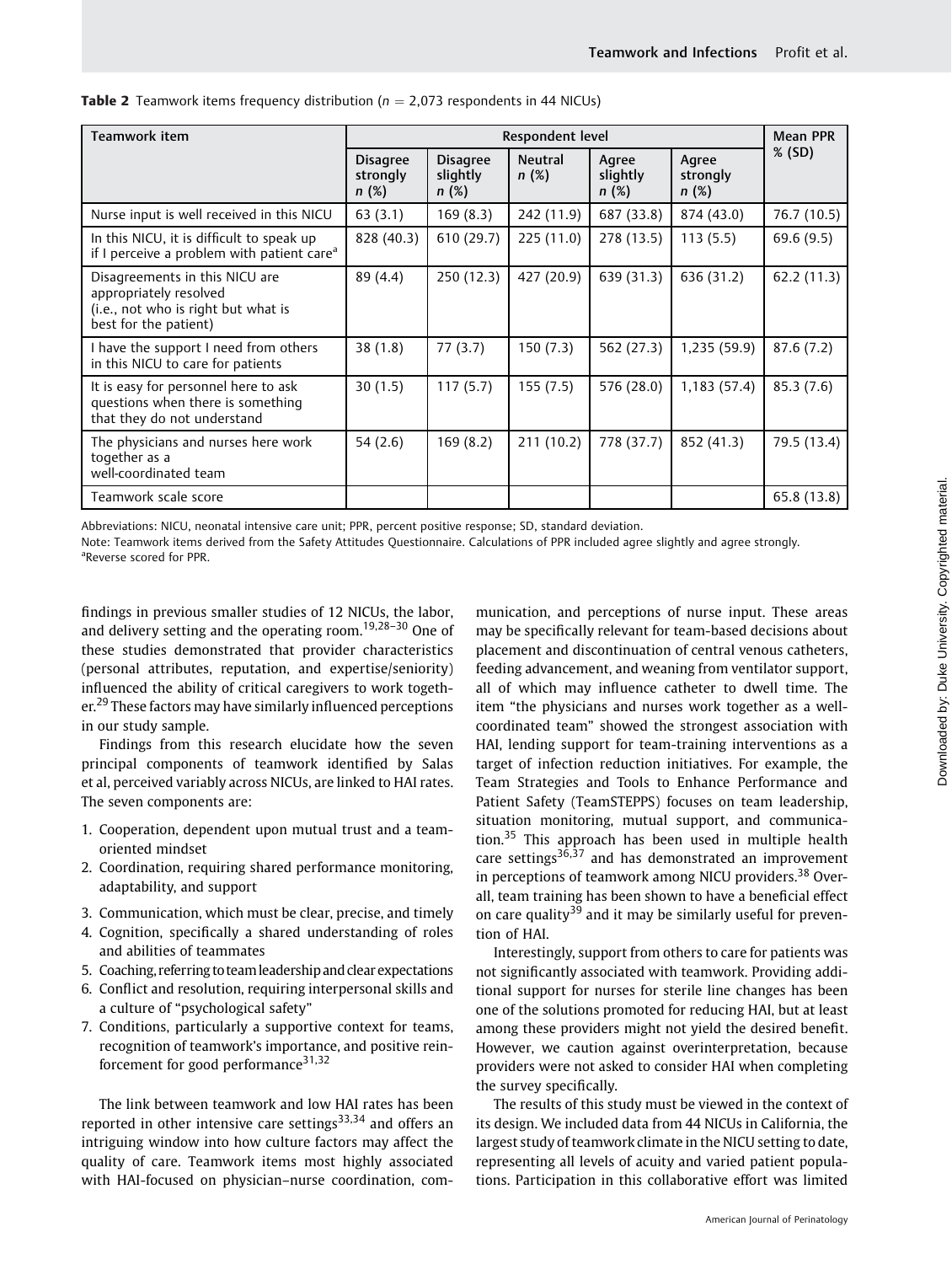| <b>Teamwork item</b>                                                                                             | Model         | <b>Fixed models</b> |           | Mixed models |                         |           |           |         |                         |       |
|------------------------------------------------------------------------------------------------------------------|---------------|---------------------|-----------|--------------|-------------------------|-----------|-----------|---------|-------------------------|-------|
|                                                                                                                  |               | <b>PE</b>           | <b>SE</b> | p Value      | OR <sup>a</sup> (95%CI) | <b>PE</b> | <b>SE</b> | p Value | OR <sup>a</sup> (95%CI) | $R^2$ |
| 1. Nurse input is well<br>received in this NICU                                                                  | $CF + Q1$     | $-1.20$             | 0.44      | 0.007        | 0.89<br>$(0.81 - 0.97)$ | $-1.01$   | 0.99      | 0.310   | 0.90<br>$(0.77 - 1.06)$ | 0.204 |
| 2. It is difficult to speak<br>up if I perceive a<br>problem with patient<br>careb                               | $CF + Q2r$    | $-1.60$             | 0.46      | < 0.001      | 0.85<br>$(0.78 - 0.93)$ | $-0.84$   | 1.07      | 0.431   | 0.92<br>$(0.77 - 1.10)$ | 0.202 |
| 3. Disagreements in<br>this NICU are appro-<br>priately<br>received                                              | $CF + Q3$     | $-1.67$             | 0.41      | < 0.001      | 0.85<br>$(0.78 - 0.92)$ | $-1.57$   | 0.86      | 0.069   | 0.85<br>$(0.74 - 0.99)$ | 0.209 |
| 4. I have the support I<br>need from others in<br>this NICU to care for<br>patients                              | $CF + Q4$     | $-1.64$             | 0.67      | 0.014        | 0.85<br>$(0.74 - 0.97)$ | $-0.62$   | 1.49      | 0.680   | 0.94<br>$(0.74 - 1.20)$ | 0.201 |
| 5. It is easy for person-<br>nel here to ask ques-<br>tions when there is<br>something they do<br>not understand | $CF + O5$     | $-2.59$             | 0.57      | < 0.001      | 0.77<br>$(0.69 - 0.86)$ | $-2.09$   | 1.34      | 0.118   | 0.81<br>$(0.65 - 1.01)$ | 0.207 |
| 6. The physicians and<br>nurses here work to-<br>gether as a well-co-<br>ordinated team                          | $CF + Q6$     | $-1.94$             | 0.35      | < 0.001      | 0.82<br>$(0.77 - 0.88)$ | $-2.09$   | 0.74      | 0.005   | 0.81<br>$(0.72 - 0.92)$ | 0.218 |
| 1.-6. Teamwork scale<br>score                                                                                    | $CF + Q1 - 6$ | $-2.30$             | 0.36      | < 0.001      | 0.79<br>$(0.74 - 0.85)$ | $-2.02$   | 0.72      | 0.005   | 0.82<br>$(0.73 - 0.92)$ | 0.217 |

Table 3 Relation between health care–associated infection rates and teamwork climate items and scale

Abbreviations: CF, clinical factors; included sex, small for gestational age, gestational age in weeks, outborn and Apgar score at 5 min; HAI, health care–associated infection; OR, odds ratio; PE, parameter estimate; Q, quartile; SE, standard error.

Note:  $n = 2.073$  respondents in 44 NICUs.  $R^2$  is calculated as a marginal  $R^2$  representing the variance explained by fixed factors. Marginal  $R^2$  for a model fitting clinical factors only was 0.201. Teamwork scale conditional  $R^2$ , which takes into account both fixed and random factors, was 0.262. <sup>a</sup>OR calculated as the change in odds of infection of an infant for every 10% absolute difference in respondents reporting good teamwork. <sup>b</sup>Reverse scored. Mixed models with NICU as a random effect.

and available on a first come basis, potentially leading to selection bias. The direction of bias is unpredictable without teamwork ratings for nonparticipant NICUs. Our findings may plausibly generalize to other settings because they are consistent with the extant literature.13,17,28,40–<sup>42</sup>



Fig. 3 Teamwork climate and absence of infection by NICU. Teamwork climate presented as percent positive response. Pearson correlation coefficient  $r = 0.33$ ,  $p = 0.03$ . NICU, neonatal intensive care unit.

While teamwork climate in NICUs was significantly associated with HAI in this study, a broader exploration of relations between teamwork climate and other clinical outcomes is needed. While there may be aspects that are specific to infections, the nature of the teamwork items focusing on coordination, uninterrupted information flow, and avoidance of hierarchical barriers to communication appear to be broadly relevant to many NICU-related tasks and interventions.

Our study does not evaluate whether teamwork climate is sensitive to change after exposure to training or intervention. However, emerging evidence from operating room studies demonstrates that teamwork climate can be improved, and result in impressive clinical and operational improvements.<sup>9</sup>

# Conclusion

We found significant variation and scope for improvement in teamwork climate among this sample of NICUs. Teamwork climate was independently associated with HAI rates in VLBW infants. Interventions to improve teamwork may be critical to promoting safe care for these most vulnerable patients.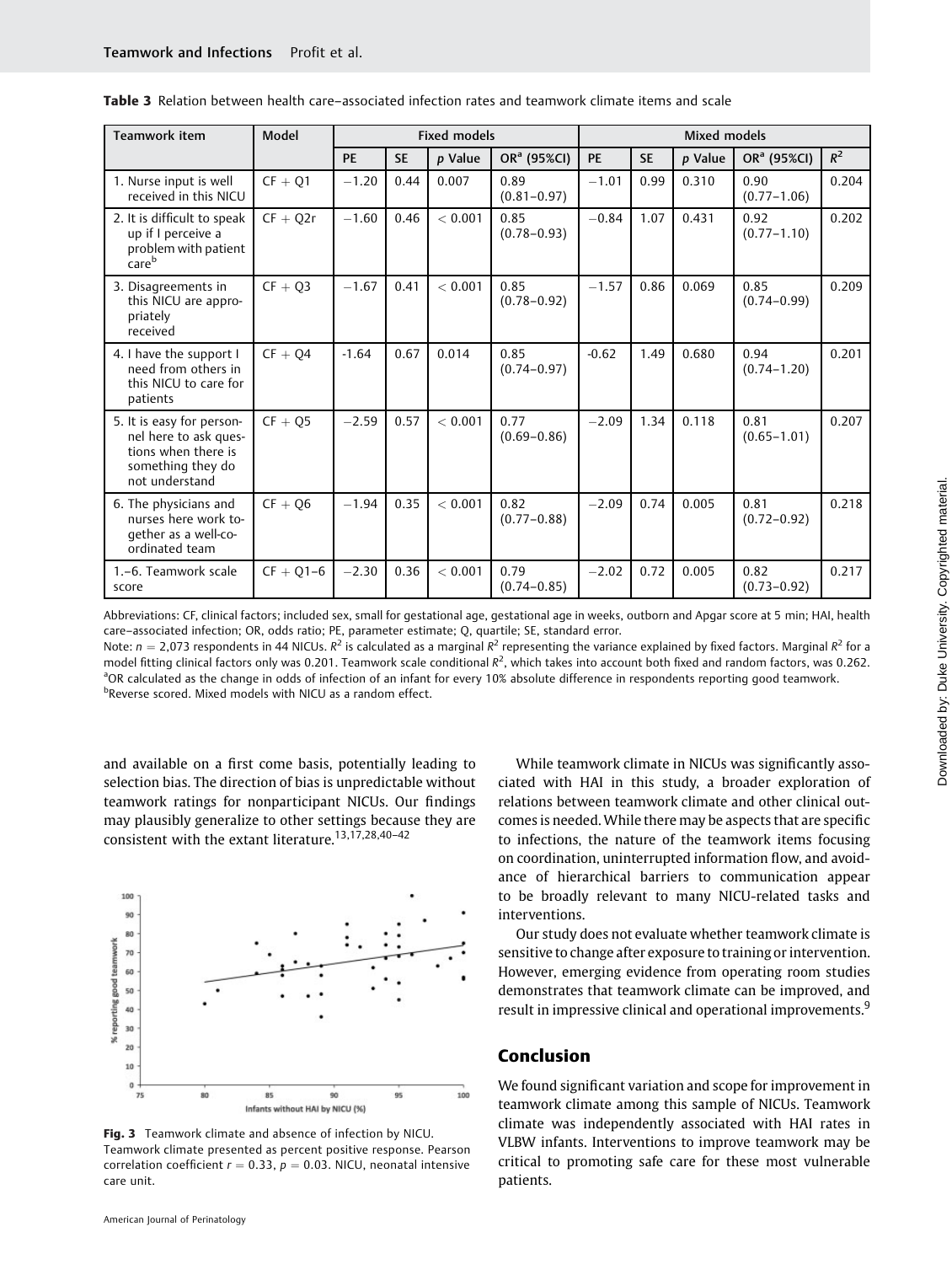What is Already Known on this Topic

- Health worker surveys on teamwork show large variation across NICUs.
- In adult ICU settings, higher teamwork ratings have been associated with lower health care–associated infection rates.

## What this Study Adds

 Teamwork climate is associated with health care–associated infection rates in VLBW infants. Most of this association is accounted for by an item on physicians and nurses working together as a well-coordinated team.

## Author Contributions

Drs. Profit and Sexton had full access to all of the data in the study and take responsibility for the integrity of the data and the accuracy of the data analysis.

Individual author contributions:

ICMJE criteria for authorship read and met: J.P., P.J.S., J.R., M.D., C.C.N., E.J.T., H.C.L., and J.B.S.

Agree with the article's results and conclusions: J.P., P.J. S., M.B., J.R., M.D., C.C.N., E.J.T., H.C.L., and J.B.S.

Designed the experiments/the study: J.P., M.B., H.C.L., and J.B.S.

Analyzed the data: P.K., M.B., J.B.S.

Wrote the first draft of the article: J.P., J.B.S.

Assisted with approach and selection of data inputs: J.P., P.J.S., E.J.T., H.C.L., and J.B.S.

Assisted with the interpretation of results: J.P., P.J.S., M. B., J.R., M.D., C.C.N., E.J.T., H.C.L., and J.B.S.

Contributed to the revision of the article: J.P., P.J.S., M.B., J.R., M.D., D.S.T., C.C.N., E.J.T., H.C.L., and J.B.S.

## Funding

This work was supported by the Eunice Kennedy Shriver National Institute of Child Health and Human Development (R01 HD084679–01, Co-PI: Sexton and Profit and K24 HD053771–01, PI: Thomas), Texas Children's Hospital (Pediatrics Pilot Research Fund 33–126, PI: Profit) where Dr. Profit worked at the time of this research. Dr. Tawfik's effort was supported by the Jackson Vaughan Critical Care Research Fund.

Conflict of Interest None.

## Acknowledgments

The authors would like to thank the NICU personnel at the following California Perinatal Quality Care Collaborative member hospitals:

Antelope Valley Hospital, Lancaster Arrowhead Regional Medical Center, Colton California Pacific Medical Center, San Francisco Cedars-Sinai Medical Center, Los Angeles Children's Hospital Central California, Madera Children's Hospital of Orange County, Orange Community Regional Medical Center - Fresno, Fresno Doctors Medical Center - Modesto, Modesto El Camino Hospital-Mountain View, Mountain View Garfield Medical Center, Monterey Park Good Samaritan Hospital of Santa Clara Valley–San Jose, San Jose Harbor-UCLA Medical Center, Torrance

Hoag Memorial Hospital Presbyterian, Newport Beach Hollywood Presbyterian Medical Center, Los Angeles Huntington Memorial Hospital, Pasadena John Muir Medical Center, Walnut Creek Kaiser Permanente Oakland Medical Center, Oakland Kaiser Permanente Walnut Creek Medical Center, Walnut Creek

Kaweah Delta Health Care District: Visalia Hospital, Visalia

Mercy Medical Center Redding, Redding Mercy San Juan Medical Center, Carmichael Methodist Hospital of Southern California, Arcadia Miller Children's Hospital at Long Beach Memorial Medical Center, Long Beach

Orange County Global Medical Center, Santa Ana Pomona Valley Hospital Medical Center, Pomona Providence Saint Joseph Medical Center, Burbank Providence Tarzana Medical Center, Tarzana Rady Children's Hospital at Palomar Medical Center,

Escondido

Redlands Community Hospital, Redlands

Regional Medical Center of San Jose, San Jose

Riverside County Regional Medical Center, Moreno Valley

Salinas Valley Memorial Healthcare System, Salinas

Scripps Memorial Hospital-La Jolla, La Jolla

Sequoia Hospital, Redwood City

Sharp Chula Vista Medical Center, Chula Vista

Sharp Mary Birch Hospital for Women & Newborns, San Diego

St. Bernardine Medical Center, San Bernardino

St. Jude Medical Center, Fullerton

Sutter Alta Bates Summit Medical Center, Berkeley

Sutter Medical Center-Sacramento, Sacramento

Tri-City Medical Center, Oceanside

University of California Davis Medical Center, Sacramento University of California San Francisco Medical Center, San

Francisco Valley Presbyterian Hospital, Van Nuys

## References

- 1 Thomas EJ, Studdert DM, Burstin HR, et al. Incidence and types of adverse events and negligent care in Utah and Colorado. Med Care 2000;38(3):261–271
- 2 Brennan TA, Leape LL, Laird NM, et al; Harvard Medical Practice Study I. Incidence of adverse events and negligence in hospitalized patients: results of the Harvard Medical Practice Study I. 1991. Qual Saf Health Care 2004;13(2):145–151, discussion 151–152